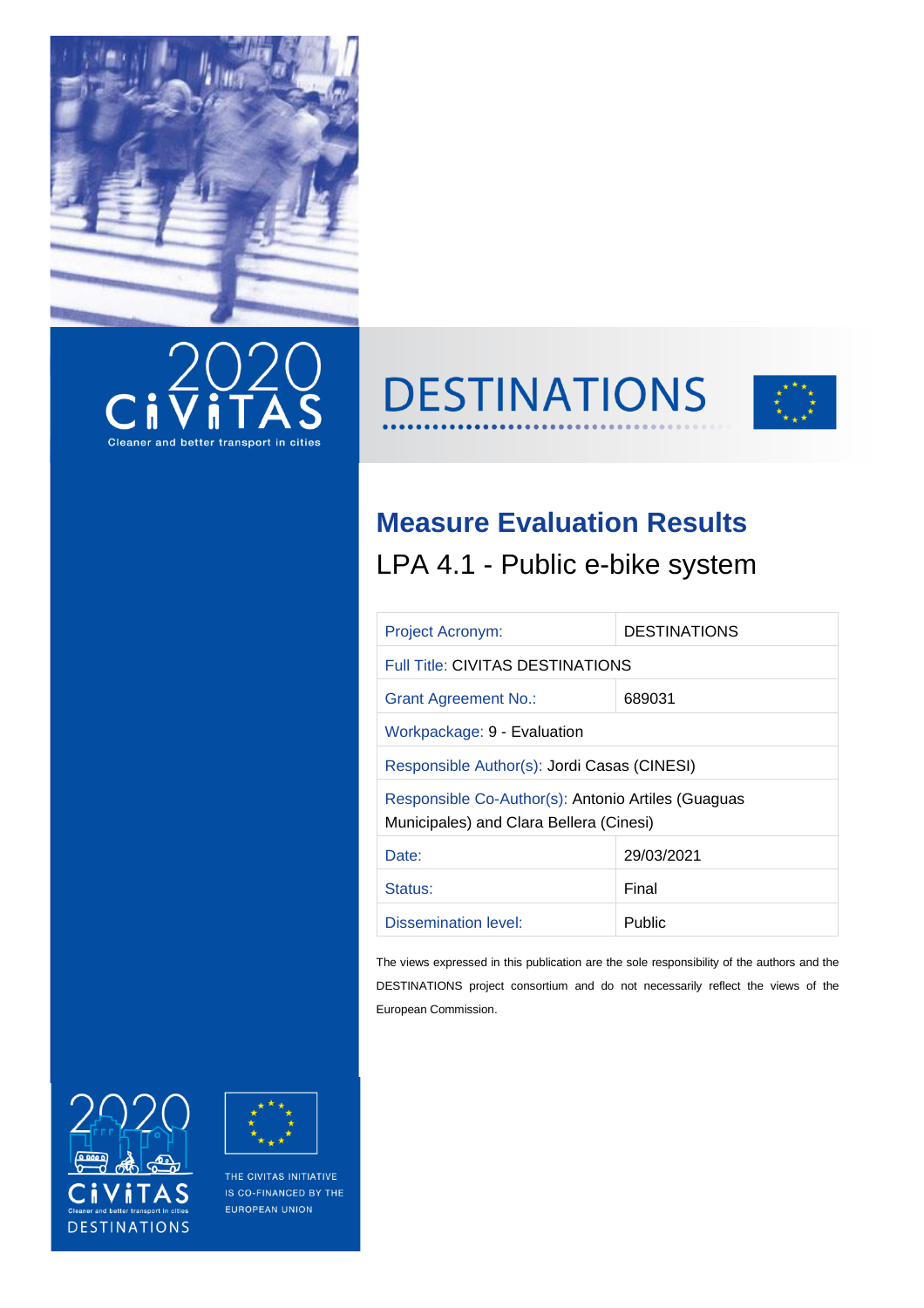## **Executive Summary**

Before DESTINATIONS, Las Palmas de Gran Canaria had a bike sharing scheme in operation, the *LPAbyBike*. However, the bicycles were not suitable for the Las Palmas weather (humidity, salt, etc.) which caused technical problems, and they registered high rates of vandalism. The system was also not economically sustainable due to a high dependency on public funds. In addition, the *LPAbyBike* bike sharing scheme was not aligned with other sustainable mobility policies of the city such as the Sustainable Urban Mobility Plan (SUMP).

Under such circumstances, within DESTINATIONS the city launched and operated a new, larger, digital-based bike system named *Sítycleta*. The *Sítycleta* is station-based bike sharing (SBBS) that includes 40 new bike stations. Within these new stations, there are 5 smart totems placed at touristic areas that offer real time information, 35 solar-powered smart signs, 375 smart bikes with a solar-powered on-board computer, 20 e-bikes, and 2 adapted bikes accessible for physically impaired people. The service is available in several languages from 7 am to 11 pm, 7 days a week, and it can be used through an App. Sagulpa, the managing entity for parking in Las Palmas, developed a new app to replace the service provider's app (NextBike), which allows better management and control of the sharing system. The App offers real-time geolocation of bikes, counts the  $CO<sub>2</sub>$  avoided per trip, and the number of trees "planted" by users.

In April 2019, Sagulpa began a pilot that focused on promoting the use of e-bikes between the flat and hilly areas of the city. The results of the pilot were not impressive in terms of number of rentals or share of e-mobility, but thanks to the pilot, Sagulpa learned a lot about the operational stage of shared mobility services based on digital and electric solutions.

The DESTINATIONS funding was an opportunity to overcome some capital cost barriers to replace the former *LPAbyBike* (the Municipality and Sagulpa were struggling to allocate enough budget to purchase all the necessary equipment) and launch a new bike sharing scheme (*Sítycleta*).

The positive results of the *Sítycleta* have shown the potential of shared mobility in Las Palmas de Gran Canaria. In fact, a micro-mobility sharing service (a moto-sharing system) started to operate in the city in 2019 and other private initiatives have shown their interest to provide nonpolluting alternatives for last-mile urban trips.

The development of this measure led to benefits in multiple areas. The bike sharing system helped reduce the consumption of fuel, CO2 emissions, and offered a greater number of bikes per 1,000 inhabitants (this ratio increased by 476% from the old public bike sharing system). The new bike sharing scheme continued progressing towards financial sustainability thanks to the increasing trend of new users as well as the new revenue stream such as sponsorships from private companies. The high level of satisfaction of users (8.5/10) shows that Sagulpa has succeeded in offering a high-quality mobility service to citizens and visitors of Las Palmas de Gran Canaria. The level of satisfaction from tourists was measured through surveys asked to tourists.

In addition, in the framework of this measure, Sagulpa launched and awarded a tender for the creation of a big data tool. This tool integrated all mobility data of the city (traffic counting, public transport, parking management scheme), and through data analytics techniques, the company will be able to identify the mobility behaviour and travel patterns of different target groups (commuters, tourists, citizens, etc.), and design new tailored services that can be sold to other customers (B2C) or businesses (B2B).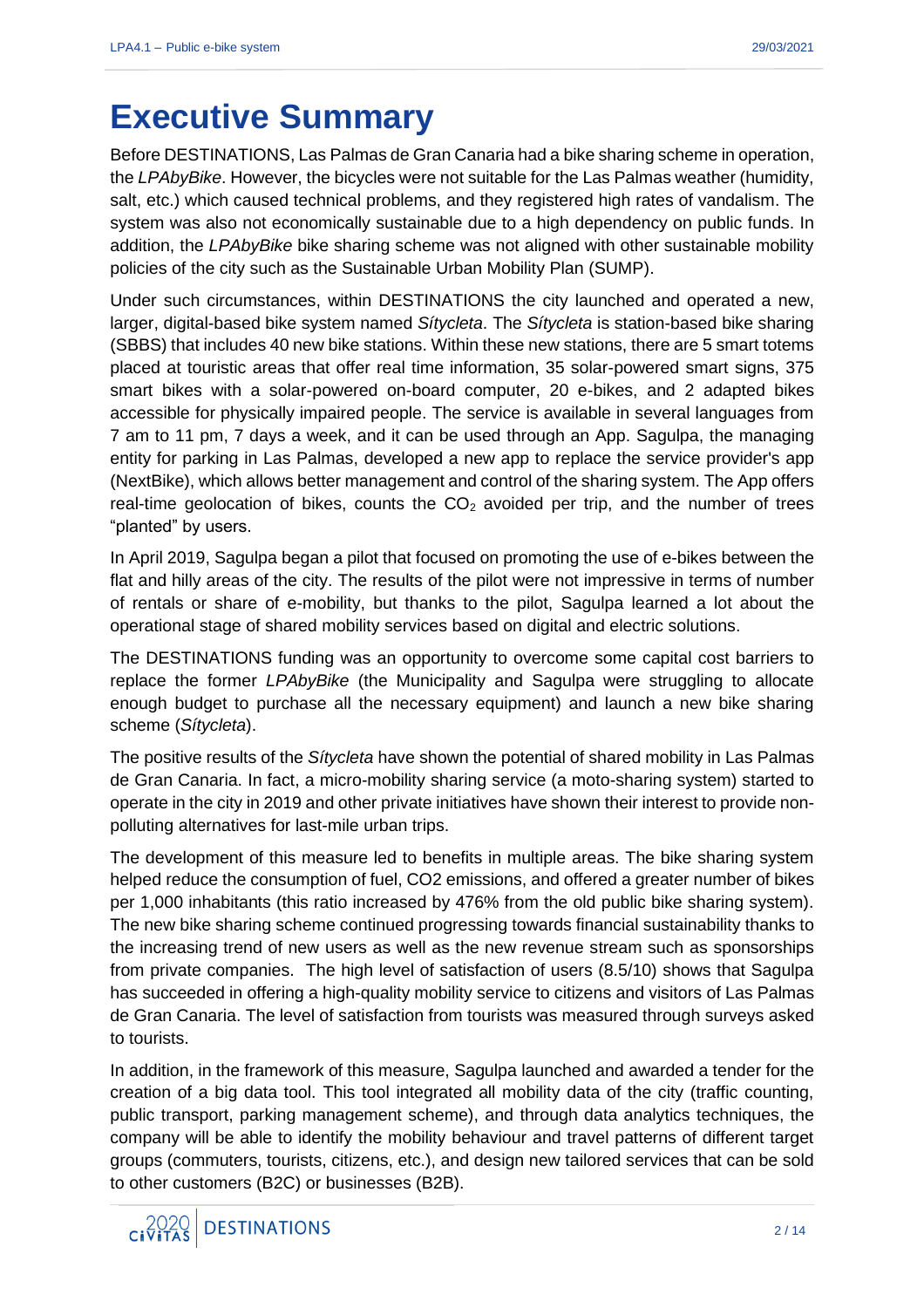# **A Description**

The aim of this measure was to replace the existing bike sharing system of Las Palmas ("**LPA by bike**": [http://www.bybikelpa.com/\)](http://www.bybikelpa.com/) with a more modern and efficient one. To do so, 20 ebikes, 375 conventional smart bikes, and 2 bikes accessible for the physically impaired were purchased. Moreover, the number of stations was increased with the implementation of 40 new stations with 520 anchor points. Five of these new stations are "smart totems" placed at the main touristic hotspots of the city (for instance, at the Laboratory Area of the measure LPA 3.1).

In addition, a software platform was developed for this new bike sharing scheme (stations, App, website, etc.). This platform is available for visitors and residents to show, in real time, the available bikes, location of the bike stations, etc. During the CIVITAS DESTINATIONS project lifetime, the *Sítycleta* App was improved twice, and it now offers real-time geolocation of bikes, counts the  $CO<sub>2</sub>$  avoided per trip, and counts the number of trees "planted" by users. Moreover, in 2020 the company started working on a gamification strategy in order to reward users that use the system the most. The gamification will consist of simulating a "Tour de France" where the users will be able to obtain different cycling jerseys when completing different challenges (cycling jerseys for consistency, sustainability, mountain, etc.), and at the end there will be rewards. The initiative will be launched in 2021.

Finally, in the framework of LPA 4.1, Sagulpa created a big data tool with the aim of identifying the mobility behaviour and travel patterns of different target groups and designing new tailored services. This tool gathers data from the public bus service (Guaguas Municipales) as well as from parking facilities and the use of the *Sítycleta* system (Sagulpa). This is combined with external data obtained from mobile phone tracking in an anonymous way [\(https://www.sagulpa.com/noticias/sagulpa](https://www.sagulpa.com/noticias/sagulpa-presenta-una-plataforma-digital-que-permitira-establecer-patrones-de-movilidad_467)[presenta-una-plataforma-digital-que-permitira](https://www.sagulpa.com/noticias/sagulpa-presenta-una-plataforma-digital-que-permitira-establecer-patrones-de-movilidad_467)[establecer-patrones-de-movilidad\\_467\)](https://www.sagulpa.com/noticias/sagulpa-presenta-una-plataforma-digital-que-permitira-establecer-patrones-de-movilidad_467).



**Figure 1:** *Sitycleta* station



**Figure 2:** Image from the big data platform.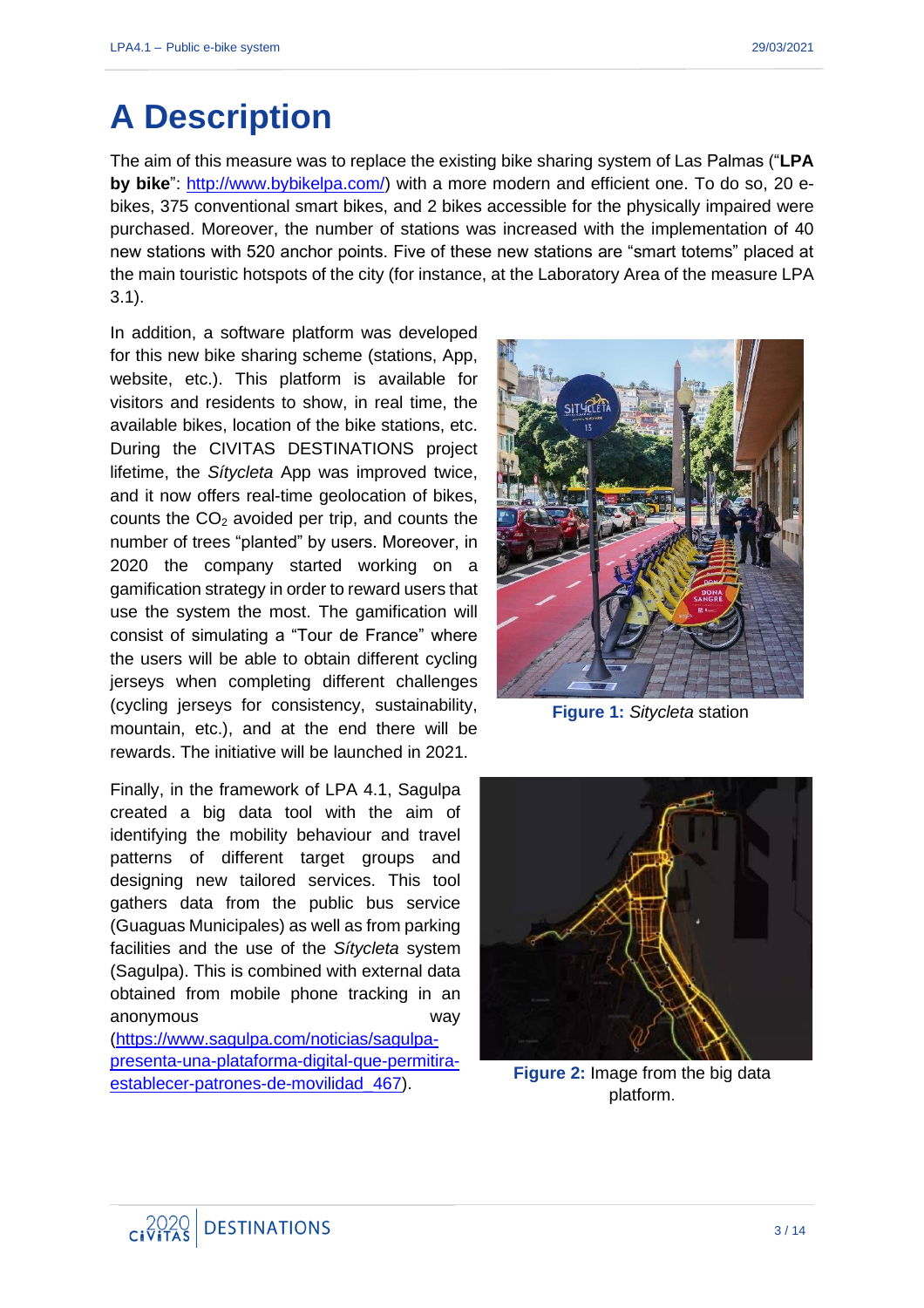## **A1 Objectives and outputs**

#### **City policy level objectives**

− Promotion of sustainable mobility among citizens and visitors

#### **Measure specific objectives**

- − Increase the use of cycling by reducing the use of private vehicle
- − Improve accessibility for the physically impaired
- − Introduction of innovative biking systems and vehicles

#### **Outputs**

- − 40 new stations (5 will be smart totems placed at touristic areas)
- − 520 anchor points
- − 20 e-bikes
- − 375 conventional smart bikes
- − 2 bikes for handicapped people
- − A new software platform for the *Sítycleta* system
- − Improvements in the *Sítycleta* App
- − A big data tool

#### **Supporting activities**

Sagulpa published several videos and promoted the bike sharing scheme through social media (how to register on the web, which is the most convenient rate, how to use the App, how to return the bike to the station, etc.). Furthermore, the company took part in sustainable mobility trade fairs. In addition, there were specific dissemination campaigns addressed to tourists in order to promote the system among this target group.

### **A2 Inter-relationship with other measures**

This measure is related to the measure LPA 3.1 as some of the new *smart totem* stations were placed in the Laboratory Area. Moreover, this measure is also linked to LPA 2.2 due to the onstreet surveys carried out within that measure, in which tourists were asked about their level of satisfaction with the *Sitycleta* system.

Finally, the Municipality of Las Palmas de Gran Canaria has drafted the city's Bike Master Plan during the CIVITAS DESTINATIONS project lifetime. Despite this measure not being included in the project budget, it was strongly linked to this measure as it promoted the enlargement of the bike lanes and bike racks throughout the city.

## **A3 Target groups and/or affected part of the city or region**

This measure had an influence on the whole city as the new bike sharing stations were placed all over the city. The main beneficiaries of this measure are both citizens and visitors.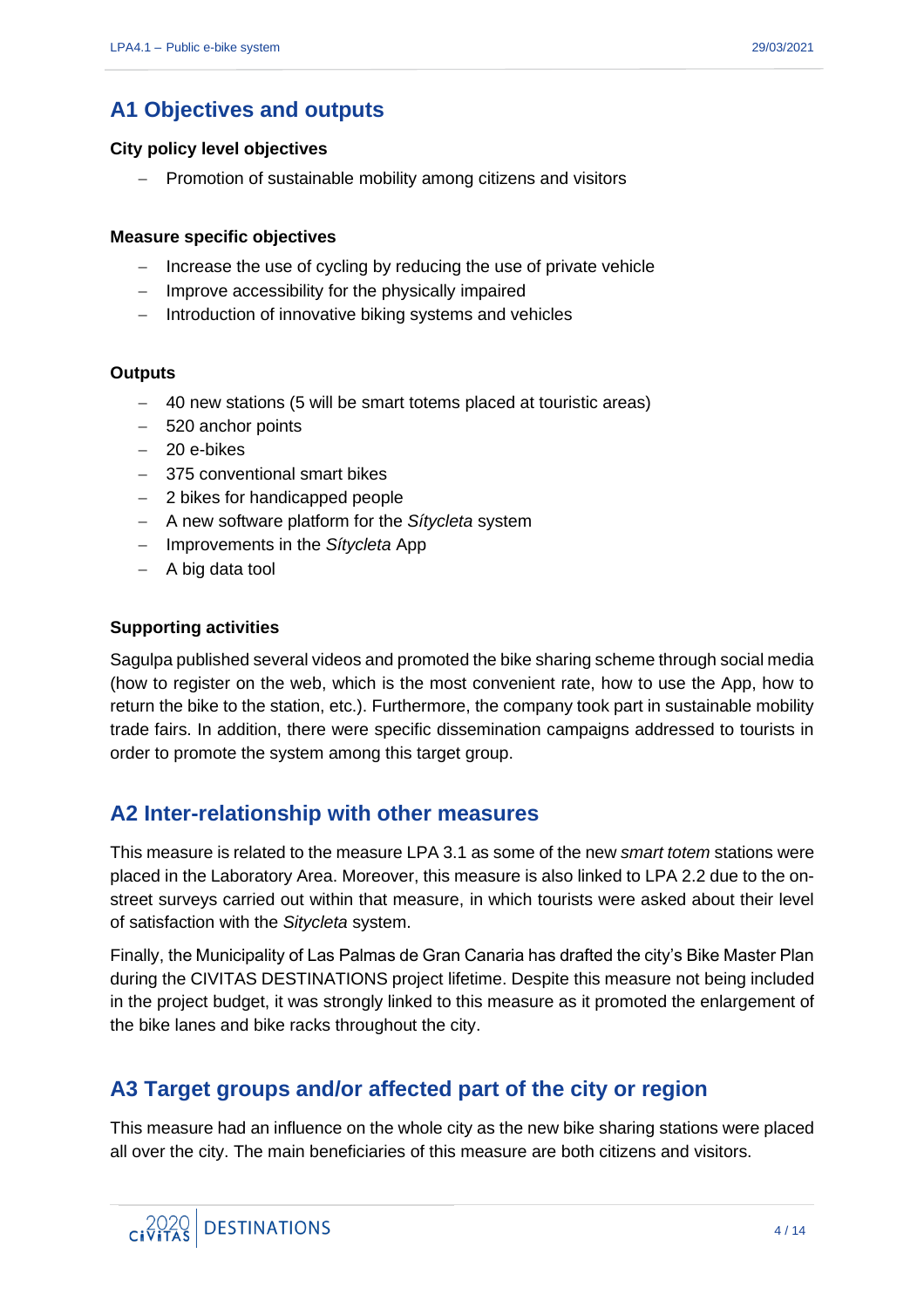## **A4 Stakeholders: CIVITAS project partners and other important actors**

| Stakeholder name                                                                  | <b>Activities description</b>                                                                                                                      |
|-----------------------------------------------------------------------------------|----------------------------------------------------------------------------------------------------------------------------------------------------|
| Bike users' associations                                                          | User needs information that would be important during the<br>design and implementation processes of the system.                                    |
| Neighbourhood associations                                                        | Offer feedback and inform of needs from users and<br>neighbours to keep in mind during the designing and<br>implementation of the system.          |
| F.E.H.T. - Federación de<br>empresarios de Hostelería y<br>Turismo de Las Palmas. | Support to identify the best locations to install the new bike<br>stations and information about tourists travel behaviour and<br>mobility trends. |

**Table 1:** Stakeholder involvement

## **B Measure implementation**

## **B1 Situation before CIVITAS**

Before the implementation of LPA 4.1, the bike sharing system of Las Palmas de Gran Canaria had 150 bikes (none of which were electric) and 13 stations. The former *LPAbyBike* bike sharing scheme suffered some key technical problems – the bicycles were not suitable for Las Palmas weather (humidity, salt, etc.), and had high rates of vandalism, and also financial difficulties (it was not economically sustainable due to a high dependency on public funds).

Besides all this, the *LPAbyBike* bike sharing scheme was not aligned with other sustainable mobility policies of the city such as the Sustainable Urban Mobility Plan (SUMP). For instance, it did not contribute to the objective of promoting multimodality as it was not integrated with the public transport system, nor did it help to boost cycling as it was implemented alone without an effective package of measures (more parking facilities or bike lanes).

Finally, the city of Las Palmas had interest in developing a big data analysis tool that could help improve the decision-making processes and the mobility services offered, as well as reducing traffic in the city. Within this measure, a data platform that integrates data from different sources was created.

### **B2 Innovative aspects**

Sagulpa purchased a mix of different bicycles – e-bikes, smart bikes, and bikes for disabled people – in order to meet the needs of a wide range of target groups, such as students, tourists, seniors, etc. E-bikes are an alternative form of urban transportation that provide all the advantages of a regular bicycle: fun exercise, zero emissions, and freedom from gridlock, while eliminating one of the bicycle's more serious drawbacks, lack of power. Smart bikes are conventional bikes equipped with an on-board computer and GPS that could easily be transformed into e-bikes.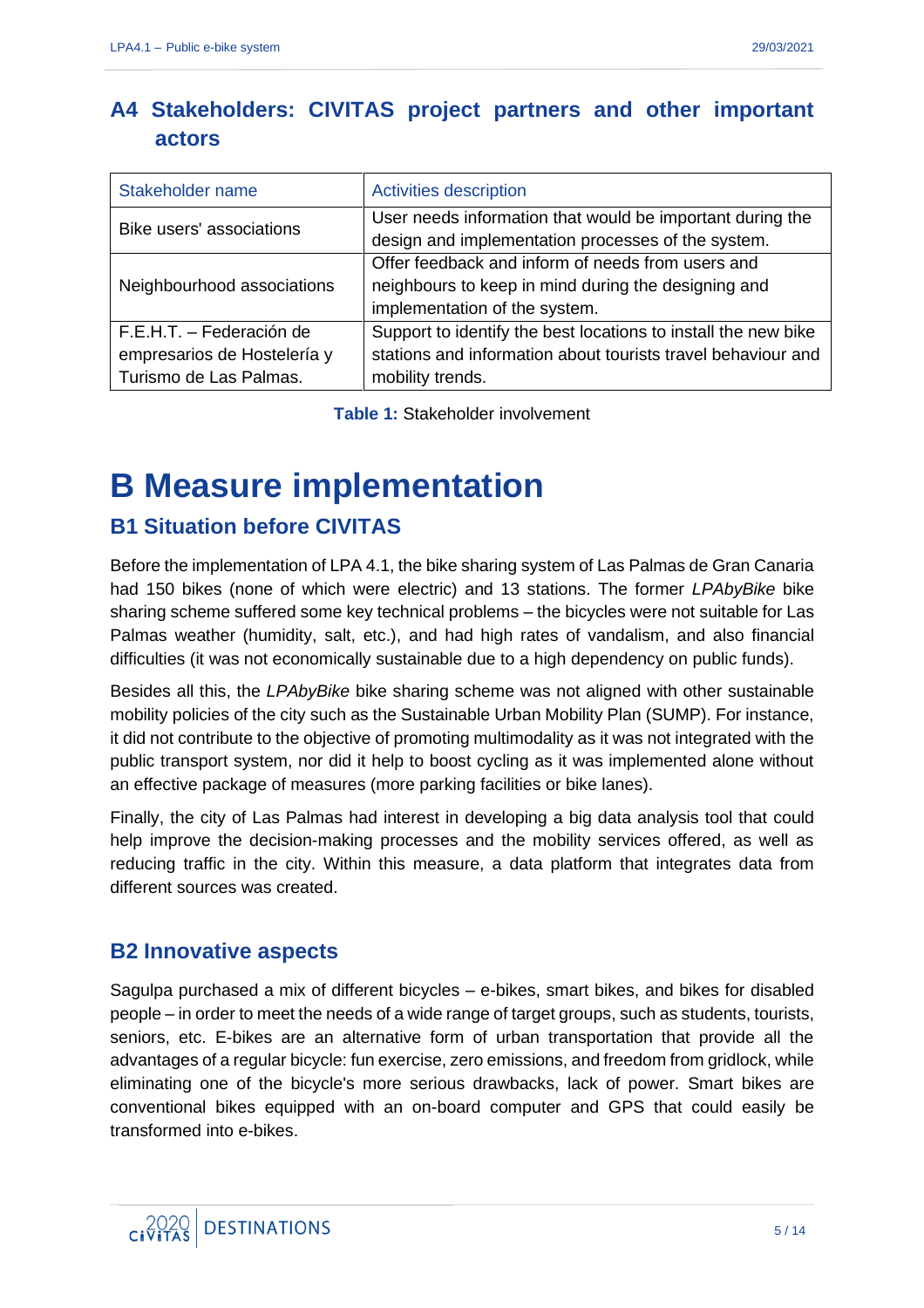Moreover, Sagulpa has also applied innovative approaches in order to reach financial sustainability of the new bike sharing scheme by exploring new revenue streams such as sponsorship from private companies.

### **B3 Research and technology development**

Within the project lifetime, Sagulpa developed a new app to replace the service provider's app (NextBike). This app is allowing Sagulpa to better manage and control the sharing system.

Thanks to the improvements of the App, it now offers real-time geolocation of bikes, counts the  $CO<sub>2</sub>$  avoided per trip, and counts the number of trees "planted" by users. Moreover, the company has also started a gamification strategy in order to reward users that use the system the most, which will be launched in 2021.

For the creation of the big data tool, Sagulpa carried out market research to identify which possibilities were available and the necessities of the city, in order to define the specifications of the tool in the tender documentation.

## **B4 Actual implementation of the measure**

Concerning the implementation of the new bike sharing system, the process started with the elaboration of the tender documentation. Sagulpa prepared the technical and administrative documentation for the tender of logistical support service, maintenance, and installation of the new bike stations. Moreover, Sagulpa studied which were the best locations for the installation of new stations (linked to the main touristic hotspots) and developed a business model for the new system.

In June 2016, the tender process was launched, and awarded to NextBike in January 2017. The *Sitycleta* system was launched in September 2017 and after 3 months all stations had already been deployed. Several communication and promotion activities were carried out to inform the public. By January 2021, the bike system of Las Palmas de Gran Canaria already had 40 bike stations (5 with smart totems placed at touristic areas that offer real time information), 35 solar-powered smart signs, 375 smart bikes with a solar-powered on-board computer that connects with the central servers by GSM, 20 e-bikes, and 2 adapted bikes accessible for physically impaired people. The system is available in several languages from 7 am to 11 pm, 7 days a week.

The bike sharing system can be used through an App that Sagulpa developed. The app allows Sagulpa to better manage and control the sharing system, as well as to obtain useful data, such as real-time geolocation of bikes and identification of routes. As for the users, the app facilitates the process of renting the bike, since all users have to do is introduce the bike number and scan its QR code. Moreover, the app keeps track of all the trips the user has done, which can also be reviewed by the user.

The App was updated twice at the end of 2020, and now enabled users to see the  $CO<sub>2</sub>$  avoided per trip and the number of trees "planted" by users. This raises awareness about sustainability.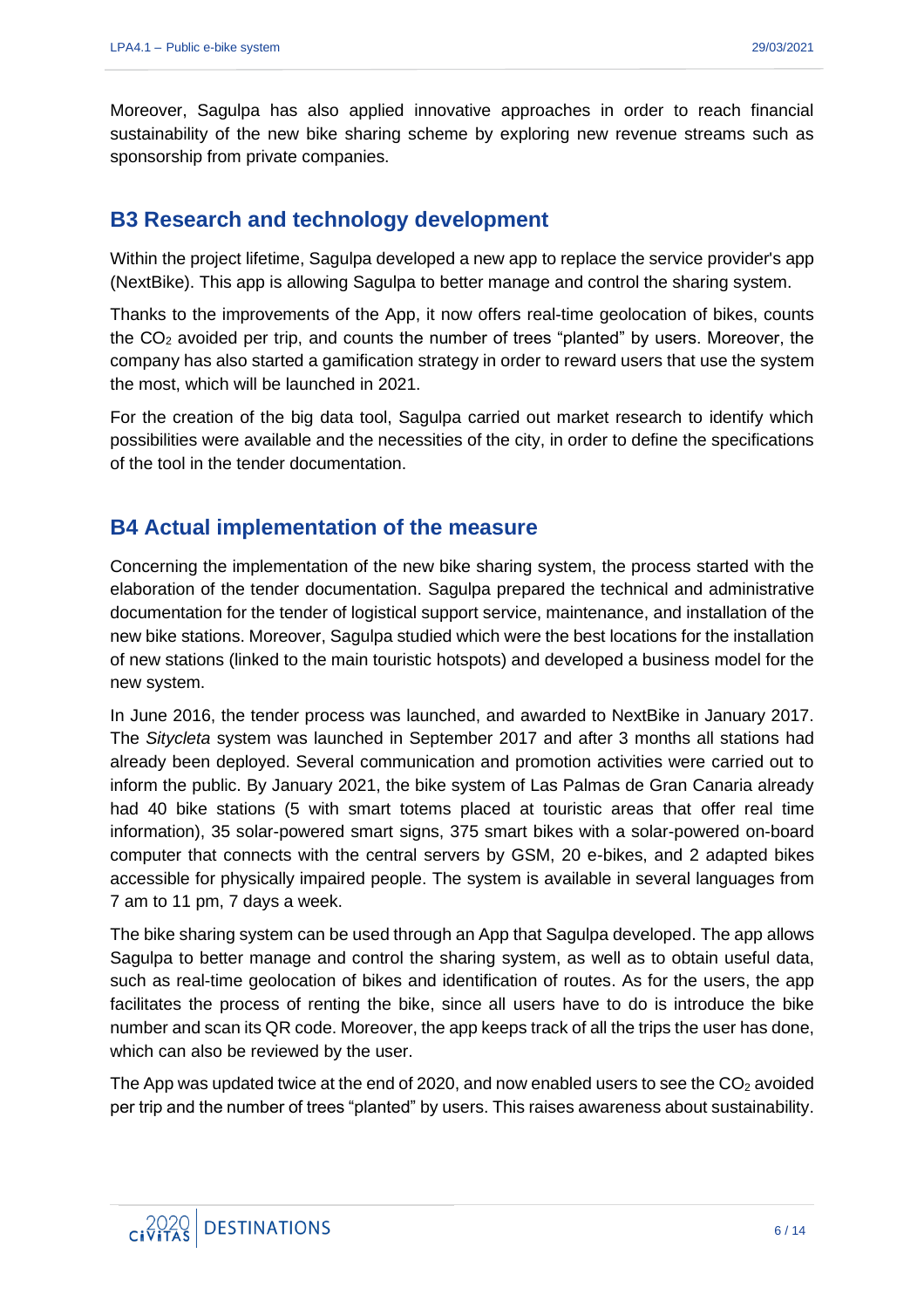

**Figure 3:** New App for the bike sharing system

Concerning the *Sítycleta* App and the additional services offered, the company started working on a gamification strategy in order to reward regular users, which will be launched during 2021. The gamification will consist of simulating a "Tour de France", where users will be able to obtain different cycling jerseys when completing different challenges (cycling jerseys for consistency, sustainability, mountain, etc.), and at the end there will be rewards. The strategy will be launched after DESTINATIONS.

The data obtained from the *Sítycleta* system, together with other operational data from the use of public buses and parking facilities in the city, was aggregated within the big data tool created by Sagulpa. The tender for this tool was launched in May 2020 and awarded to Vodafone in July 2020. In February 2021, the first pilot of the tool was launched, with data from January 2021. After this pilot, data from 2019, 2020, and the first trimester of 2021 will be published.

# **C Impact evaluation**

## **C1 Evaluation approach**

#### **Expected impacts and indicators**

| Impact category | Impact indicator                                          | Unit of measure        |
|-----------------|-----------------------------------------------------------|------------------------|
| Environment     | 1 - CO2 emissions avoided                                 | CO <sub>2</sub> toe    |
| Energy          | 2 - Vehicle fuel efficiency (saved)                       | litres                 |
| Transport       | 3 - Bike sharing availability                             | Nº / 1.000 inhabitants |
| Economy         | 4 - Operating revenues                                    | €/vkm                  |
| Society         | 5 - Satisfaction of tourists with the<br>Sitycleta system | $N^{\circ}$            |

**Table 2:** Expected impacts and indicators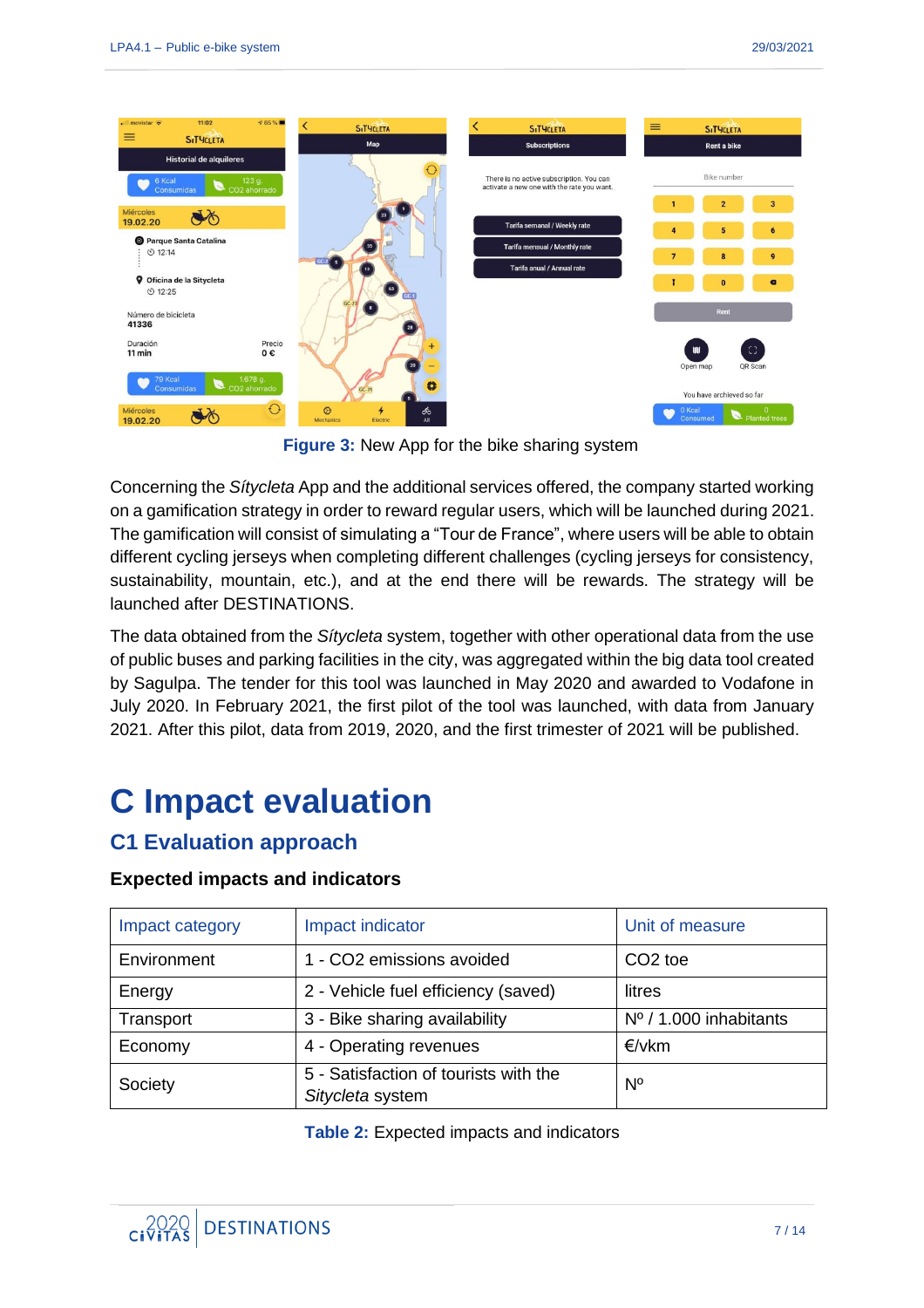#### **Method of measurement**

| Impact indicator                                          | <b>Frequency</b><br><b>Metho</b> |      | <b>Target Group</b> | Domain<br>(demonstratio |                               |              |
|-----------------------------------------------------------|----------------------------------|------|---------------------|-------------------------|-------------------------------|--------------|
|                                                           | $d *$                            | Bef. | Dur.                | Aft.                    |                               | n area/city) |
| 1 - CO2 emissions<br>avoided                              | E                                | n.a. | n.a.                | 39                      | citizens /<br>tourists        | city         |
| 2 - Vehicle fuel efficiency<br>(saved)                    | E                                | n.a. | n.a.                | 39                      | citizens /<br>tourists        | city         |
| 3 - Bike sharing availability                             | <b>DC</b>                        | 4    | n.a.                | 43                      | citizens                      | city         |
| 4 - Operating Revenues                                    | <b>DC</b>                        | 4    | n.a.                | 39                      | Sítycleta users               | city         |
| 5 - Satisfaction of tourists<br>with the Sitycleta system | S                                | n.a. | n.a.                | 39                      | Sítycleta users<br>(tourists) | city         |

\* (Data collection (DC), Estimation (E), Survey (S)

|  |  | <b>Table 3: Method of measurement</b> |
|--|--|---------------------------------------|
|--|--|---------------------------------------|

#### **Detailed description of the indicator methodologies:**

- **1. CO2 emissions avoided –** This indicator measured the tons of CO2 avoided thanks to the bike sharing system. The reduction of CO2 emissions was estimated as the *toe* of CO2 that would have been emitted if the distance travelled by these bikes would have been travelled by a car instead. Therefore, these are the tones of CO2 that have been saved thanks to the bike sharing system. The total kilometres travelled by the bikes were obtained by Sagulpa from operational data in the mobile App.
- **2. Vehicle fuel efficiency (saved) –** This indicator was estimated as the number of litres of gasoline that would have been consumed if the distance travelled by these bikes (value obtained by Sagulpa from the App) would have been travelled by a gasoline-fuelled car instead. Therefore, these are the litres of fuel that have been saved thanks to the bike sharing system.
- **3. Bike sharing availability –** The bike sharing availability indicator shows the number of shared bikes per 1.000 inhabitants and it is obtained by dividing the number of bikes that the new public sharing system has (375) by the total population of the city (375.517 in 2018), and then this value is multiplied by 1.000.
- **4. Operating revenues –** The operating revenues are the proportion between the revenues obtained since the system was launched and the total distance travelled (km) in this time (Sagulpa keeps track of this information, obtaining it from the App). Source: Informe Indicadores Observatorio de Movilidad (2019).
- **5. Satisfaction of tourists with the** *Sitycleta* **system –** The level of satisfaction of tourists with the *Sitycleta* system **was** obtained through surveys asked to tourists, in which they were asked if they had used the service, and if so, how was their experience (on a Likert scale from 1 to 10).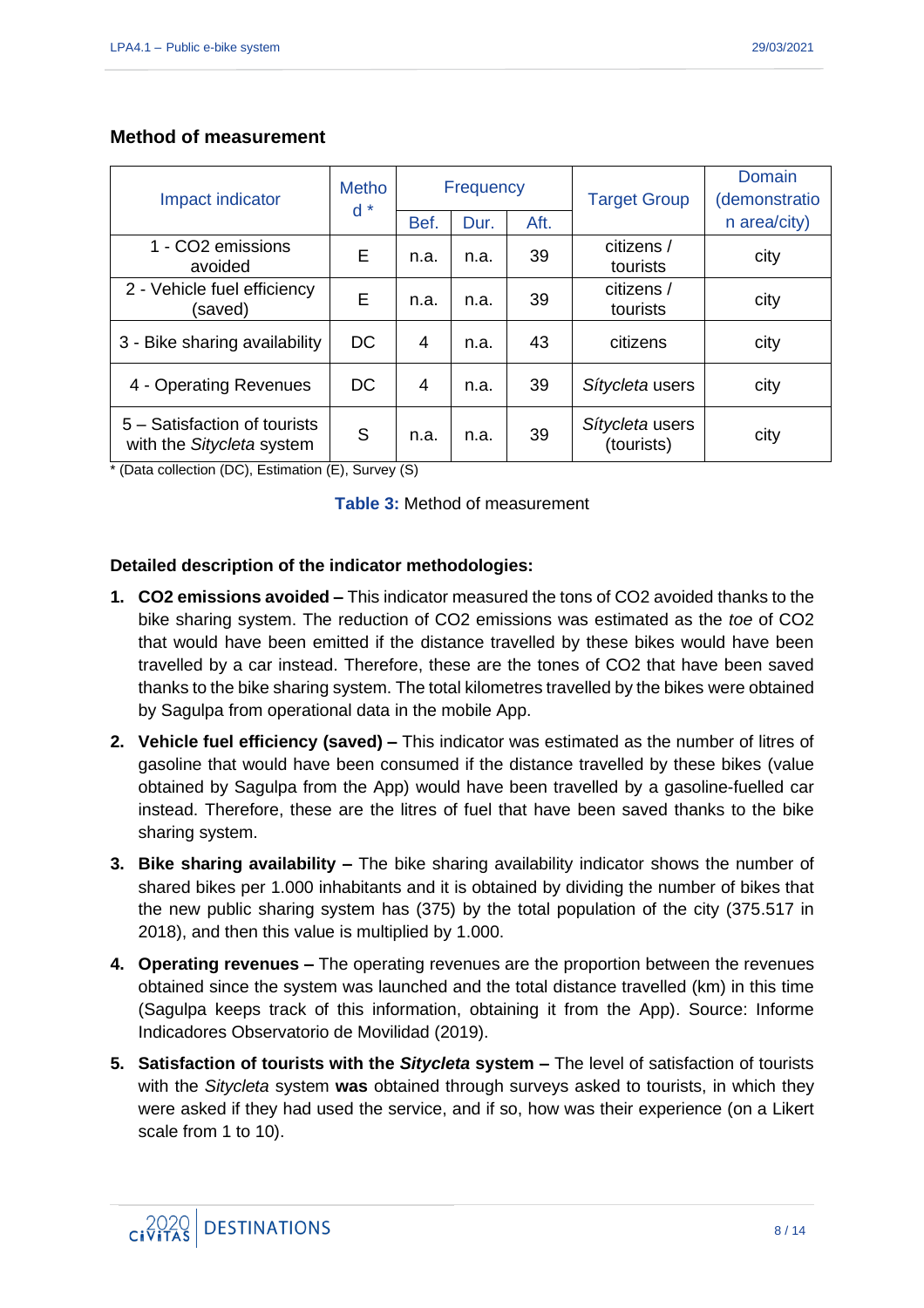#### **The Business-as-Usual scenario**

If this new bike sharing system had not been implemented, the old one would have continued to operate and the company would have no revenue from it. Concerning the bike sharing availability, there would still be fewer than 1 public bike per 1,000 inhabitants.

### **C2 Measure results**

| Impact<br>category | Impact indicator                                             | Unit of measure                            | <b>Baseline</b>          | Ex-Ante | Ex-Post |
|--------------------|--------------------------------------------------------------|--------------------------------------------|--------------------------|---------|---------|
| Environment        | 1 - CO2 emissions<br>avoided                                 | CO <sub>2</sub> toe                        |                          | 300     | 329     |
| Energy             | 2 - Vehicle fuel<br>efficiency (saved)                       | litres                                     | $\overline{\phantom{a}}$ | 167.857 | 184.230 |
| Transport          | 3 - Bike sharing<br>availability                             | $N^{\circ}$ / 1,000<br>0.21<br>inhabitants |                          | 0.25    | 1.00    |
| Economy            | 4 - Operating<br>Revenues                                    | €/vkm                                      | 0                        | 0.10    | 0.15    |
| Society            | 5 - Satisfaction of<br>tourists with the<br>Sitycleta system | N°                                         |                          | 7       | 8.5     |

**Table 4:** Measure results

### **C2.1 Environment**

#### **1 – CO2 emissions avoided**

The CO2 toe avoided by the use of the new bike sharing system was 10% higher than expected, due to the great number of users. The total kilometres travelled by the bikes from April 2018 until November 2019 was 1,959,895 km, which allowed 329 CO2 toe to be saved.

Since the implementation of the system, the number of users showed progressive growth, as can be seen in the figures below. The first figure below shows that in 2019, the monthly rentals were higher than in 2018. The second figure presents that by November 2019, there were 36.059 monthly users, 44% of which were active.

Moreover, the first figure shows the effect of the touristic peak season in Las Palmas de Gran Canaria (around November), with a higher number of rentals by foreign customers. The fact that this effect is perceptible shows that the bike sharing system is truly used by tourists that visit the city.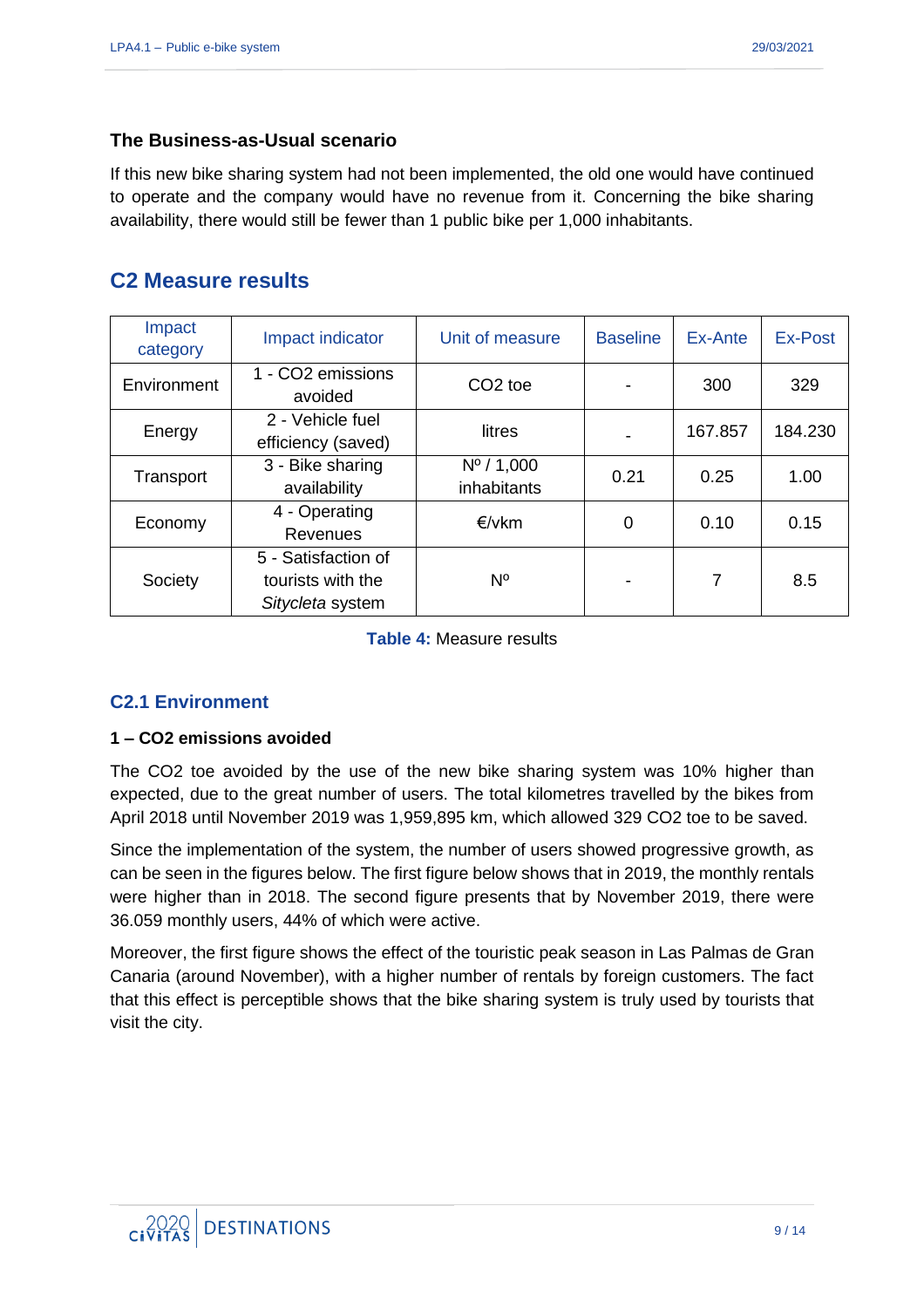

residents and foreign customers



#### **C2.2 Energy**

#### **2 – Vehicle fuel efficiency (saved)**

Following the case of the CO2 toe avoided, the litres of gasoline saved have also been 10% higher than what was expected during the "ex-ante" evaluation, since the CO2 emissions and the vehicle fuel efficiency indicators are linked.

#### **C2.3 Transport**

#### **3 – Bike sharing availability**

The CIVITAS DESTINATIONS project was the opportunity for the city of Las Palmas de Gran Canaria to substantially increase the number of public bikes. Currently, there is 1 bike per 1.000 inhabitants, while with the old system, this number was 0.21. Therefore, the bike sharing availability was quintupled.

### **C2.4 Economy**

#### **4 – Operating revenues**

The business model developed for this bike sharing system allowed the company to obtain profits from it, as opposed to the old system which was registering a financial loss. Up to November 2019, the revenues obtained were 0.15 €/vkm, a value higher than expected. The sponsorship from private companies helped increase these revenues. This collaboration consisted of private companies that were interested funding some stations located in proximity to their business, or in designated high visibility market locations, in order to advertise their company.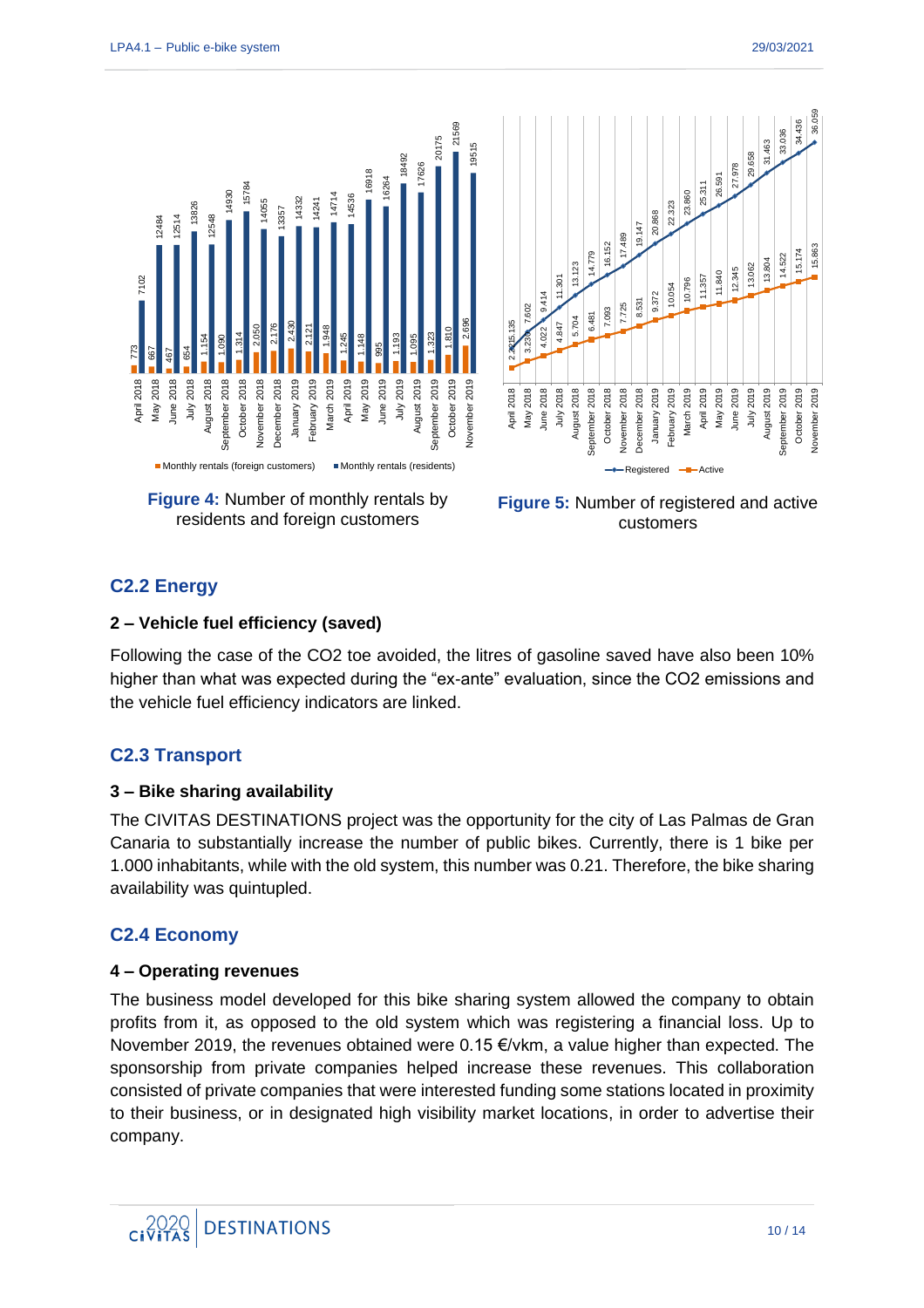#### **C2.5 Society**

#### **5 – Satisfaction**

The results of the surveys showed that tourists were very satisfied with the new *Sitycleta* system. The level of satisfaction about the bike sharing system (among tourists) was higher than expected. It was considered that 7 out of 10 would be a good value but it was finally 1.5 points higher than that.

In addition, this measure somehow impacted on a common indicator that has been used to assess the overall performance of the project at a city level: **modal split**. Unfortunately, it has not been possible to assess the direct impact of this measure to this indicator because its evolution is linked to several measures and it can only be calculated at a city level.

The result achieved in terms of modal split (+4% of trips by active modes) reflects a cumulative effect of the implementation of a combination of measures and actions. It is the result of the overall performance of the project at a city level.<sup>1</sup>

| <b>No</b>                                                                                 | Target                                                                                                                        |       |  |  |
|-------------------------------------------------------------------------------------------|-------------------------------------------------------------------------------------------------------------------------------|-------|--|--|
|                                                                                           | Expected number of users: 100.000 each year with an average rental time of<br>35 minutes and daily kilometres route of 8.5 km | O     |  |  |
| 2                                                                                         | Less emissions/ increased air quality                                                                                         | ***   |  |  |
| 3                                                                                         | Less energy consumption                                                                                                       | ***   |  |  |
| $\overline{4}$                                                                            | Improved urban accessibility                                                                                                  |       |  |  |
| 5                                                                                         | Enhancement of social cohesion                                                                                                | $***$ |  |  |
| 6                                                                                         | ***<br>Increased cost-effectiveness of transport services                                                                     |       |  |  |
| $NA = Not Assessed$ $O = Not$ Achieved<br>$\star$ = Substantially achieved (at least 50%) |                                                                                                                               |       |  |  |
| $\star\star$ = Achieved in full<br>$\star \star \star =$ Exceeded                         |                                                                                                                               |       |  |  |

## **C3 Quantifiable targets**

**Table 5:** Assessment of quantifiable targets

Target 1 was Not Achieved as the expected number of users was 100,000 but, by the end of 2019, there were only 36,059 registered users. However, their average rental time and daily kilometres are similar to those foreseen.

Target 2 and 3 were Exceeded. The CO2 emissions and fuel savings were 10% higher than expected during the ex-ante evaluation, and therefore the *Sítycleta* system has contributed to great savings in these fields. It is understood that the measure contributed to improving the quality of life in the urban centre of Las Palmas.

<sup>1</sup> For more details regarding the cumulative effects under modal split indicator, see the "MER Introduction: Global Executive Summary and Common Indicators" document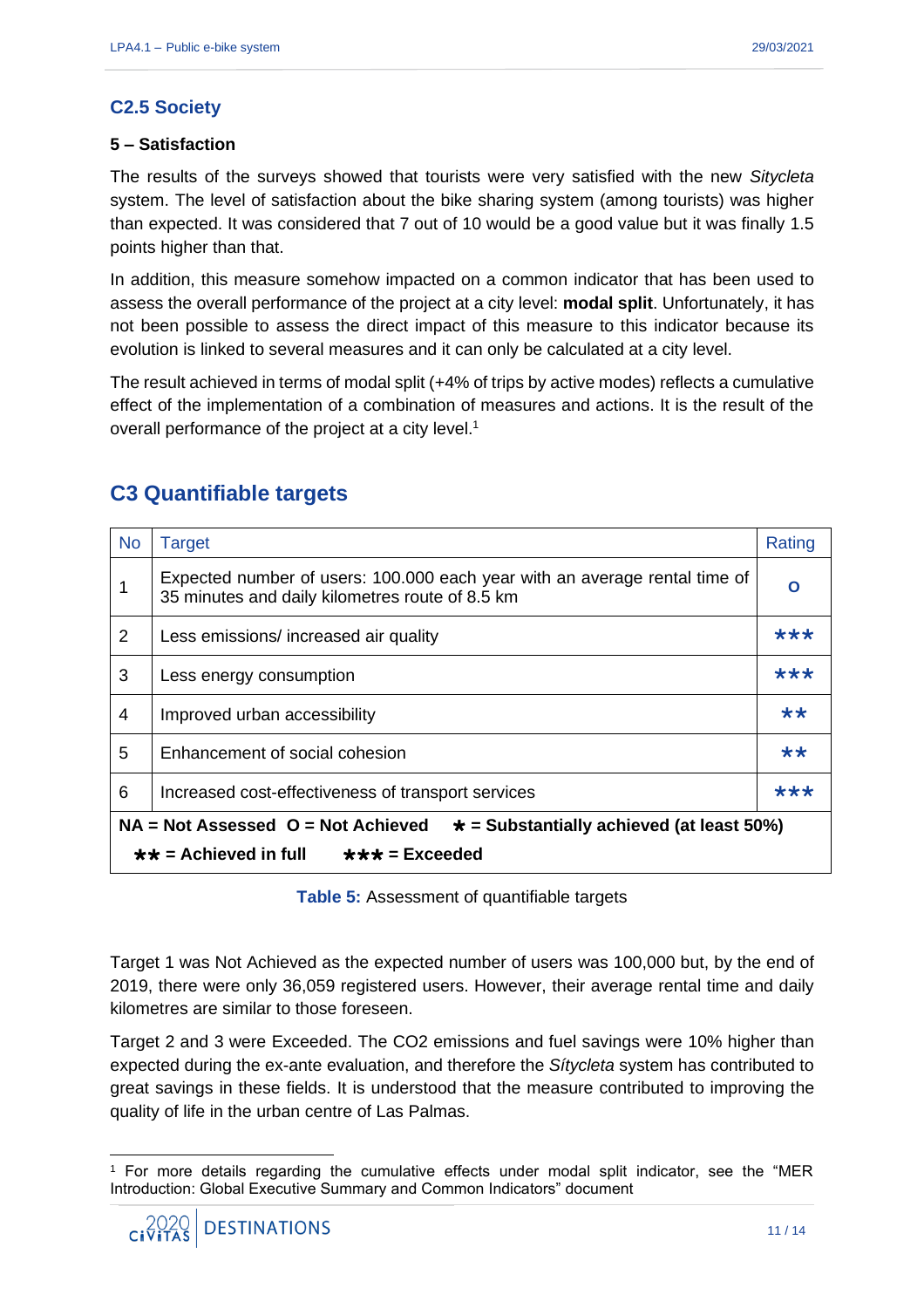Target 4 and 5 are considered Achieved in full. On the one hand, measure LPA 4.1 has improved urban accessibility as the bike stations cover a large part of the city and this mode of transport allows users to go further in less time. On the other hand, the sharing system has contributed to an enhancement of social cohesion, since everybody can use a bike in the city without having to own one. The *Sítycleta* is a public system, and allows everybody to rent a bike economically.

Target 6 was Exceeded as there has been an important increase in cost-effectiveness since the *Sítycleta* system was implemented, which has positive operating revenues (0.15 €/vkm), unlike the older bike sharing system of the city.

## **C4 Up-scaling of results**

Sagulpa plans to expand the bike sharing scheme twice once the CIVITAS DESTINATIONS project ends (May 2021):

- − By opening 5 new stations in the flat area of the city alongside the Hoya La Plata San José corridor (southern part of the city)
- − By expanding the number of e-stations and e-bikes (5 new e-stations in the hilly neighbourhoods)

In order to calculate the changes in the indicators presented above due to the expected expansion of the bike sharing scheme, Sagulpa will take into account only the km that will be travelled with the new bikes from the regular stations. The reason behind not including the new e-bikes in the calculations is because their use is very low compared to the regular bikes.

Therefore, the up-scaling of results for a future scheme with 425 bikes (10 bikes in each of 5 new stations) instead of 375 would be the following:

| Impact<br>category | Impact<br>indicator                    | Unit of<br>measure                                   | <b>Assumptions</b>                                                                                                                     | <b>Likely results</b> |
|--------------------|----------------------------------------|------------------------------------------------------|----------------------------------------------------------------------------------------------------------------------------------------|-----------------------|
| Environmen<br>t    | CO <sub>2</sub><br>emissions           | CO <sub>2</sub> toe<br>avoided                       | If more bikes are available, more<br>users will be encouraged to shift<br>to cycling and thus more CO2<br>emissions will be avoided    | 373                   |
| Energy             | Vehicle<br>fuel<br>efficiency          | litres of<br>gasoline<br>saved                       | If more bikes are available, more<br>users will be encouraged to shift<br>to cycling and thus more litres of<br>gasoline will be saved | 208,794               |
| Transport          | <b>Bike</b><br>sharing<br>availability | $No$ of bike<br>share bikes<br>/1,000<br>inhabitants | A higher number of bike share<br>bikes will increase this ratio since<br>the population has few variations                             | 1.13                  |

**Table 6:** Up-scaling of results

Revenues per vkm are expected to stay the same since fares will be the same (there will be more revenue but also more vkm so the ratio will not change). Concerning the satisfaction indicator, it is not clear how it will change with this expansion of the system, and therefore the up-scaling of results is not applicable here.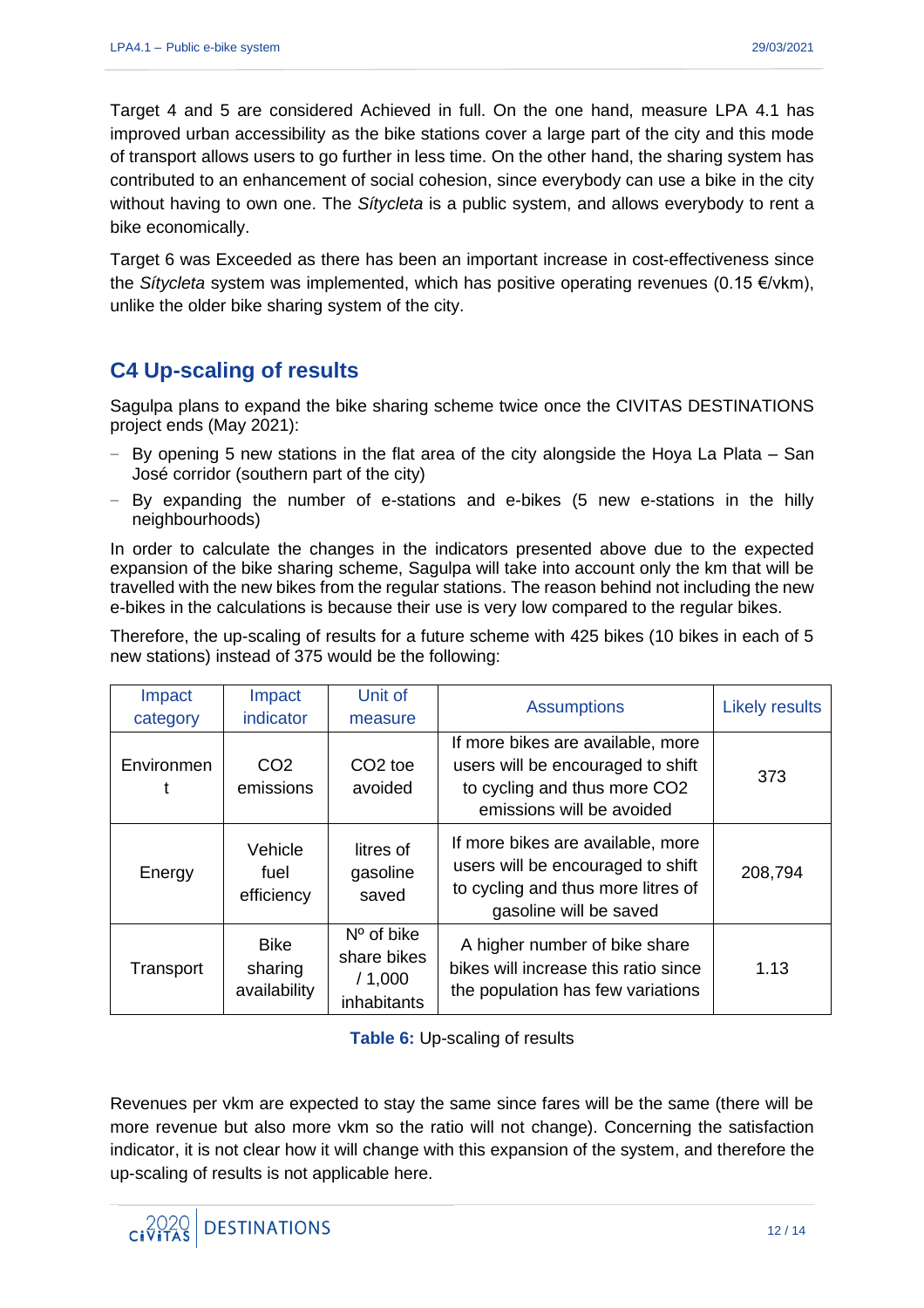## **D Process Evaluation Findings**

### **D1 Drivers**

Since the city already had a bike sharing scheme, Sagulpa had already identified its deficiencies and weak points, which could be solved in the new system from the start. For example, concerning the material for the bikes, the company knew from experience that the bikes should be resistant to salty air, and should have an anti-theft device.

Concerning the business model, one of the success factors of the new bike sharing system were the new revenue streams coming from private companies' sponsorship, as a result of the meetings that Sagulpa had with potential sponsors.

Another driver for this measure was the fact that the city already had a smart contactless card for the public bus service, so the *Sitycleta* system could easily be integrated in the multimodal transport network of the city. This made it was easier for citizens to use the bike sharing system.

Finally, Sagulpa carried out several communication campaigns and activities (through social media, in sustainable mobility trade fairs, etc.), some of which were tourists-oriented. Since Sagulpa was a public company which already offered other services in the city, the company had experience in communication campaigns.

## **D2 Barriers**

Among the barriers of this measure, it is worth mentioning the proceedings of the Municipality in order to obtain approval for the service were difficult, since a new tariff policy was established. It has to be kept in mind that the old service was for free and had many shortcomings.

## **D3 Main Lessons Learned**

The main lessons learned are described below:

- It is better to consider the specific needs of more vulnerable target groups such as elderly people, physically impaired, etc. – from the beginning of the design stage of the project
- − It is very important to build up a trust relationship with the system provider
- − It is crucial to engage key local stakeholders in order to fine tune the bike sharing scheme
- − The bike sharing scheme should take into account the shape / urban structure of the city
- − EU-funding is an opportunity to overcome some capital costs

It is of great importance to set realistic milestones and goals when implementing the sharing system: (1) focus on flat areas as they are easy to control; (2) pilot in hilly areas with e-bikes; and (3) expansion to the whole city by increasing the number of e-bikes.

# **E Evaluation conclusions**

The measure was implemented on time and has been fully operational for two years (from April 2018). Sagulpa collected enough data in order to carry out the monitoring and evaluation of this measure correctly. The results of the measure showed that sharing mobility services has potential for great success in touristic destinations.